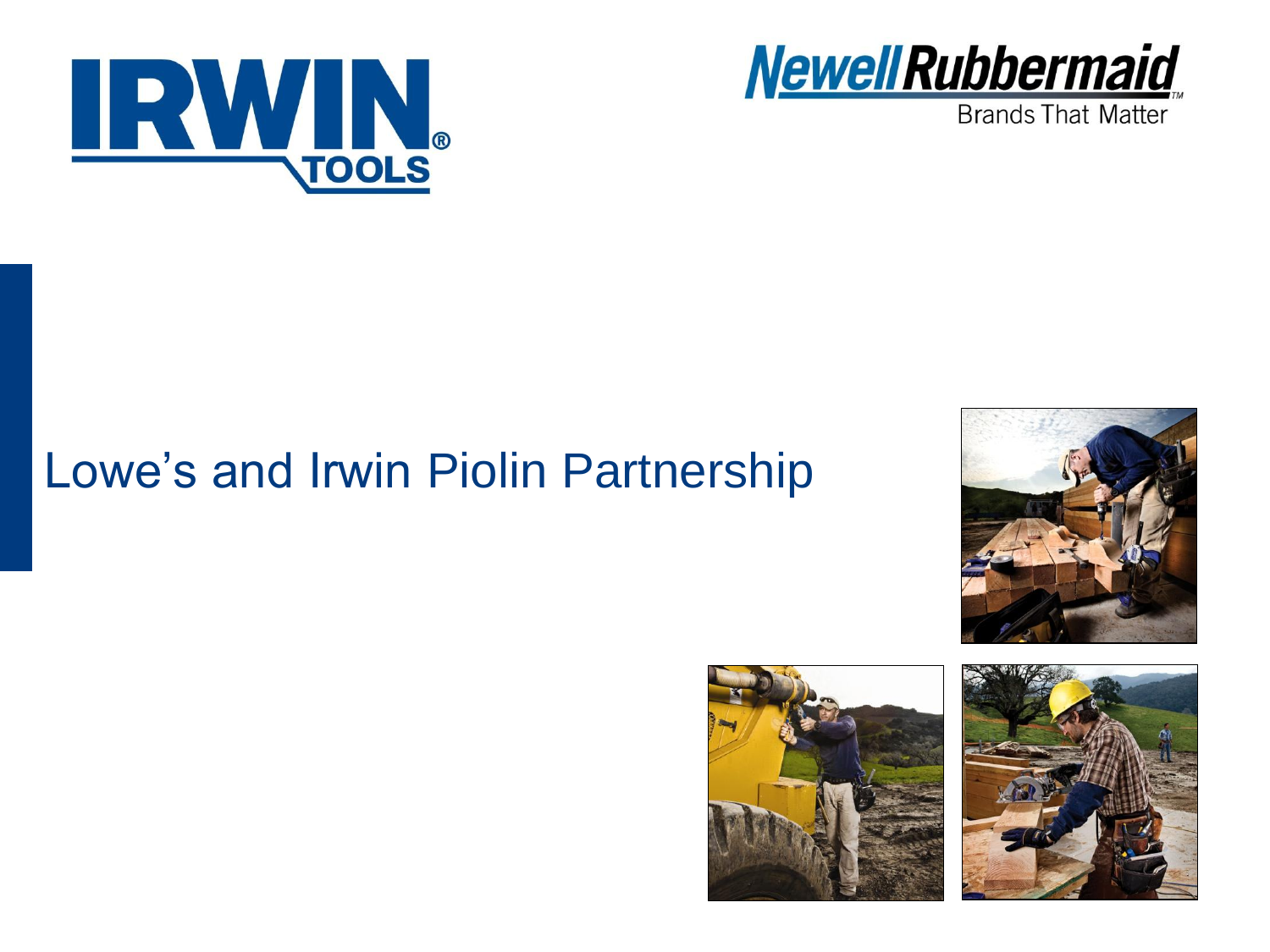

# Irwin and Lowe's Piolin Partnership

## **Piolin Overview**

- Eddie "Piolín" Sotelo
- "Piolín Por la Mañana," runs weekday mornings Southern California
- Nationally Syndicated Show in over 100 Cities
- Piolín por La Mañana :The top ranked morning show in Los Angeles (regardless of language)

## **Program Basic's**

- 4 Week Pre Recorded radio media Plan During Show
- (3)- 60 Second Spots Per Week. 1<sup>st</sup> 3hr's of the show.
- Nation Wide Coverage and Regional/ Targeted promotions Available





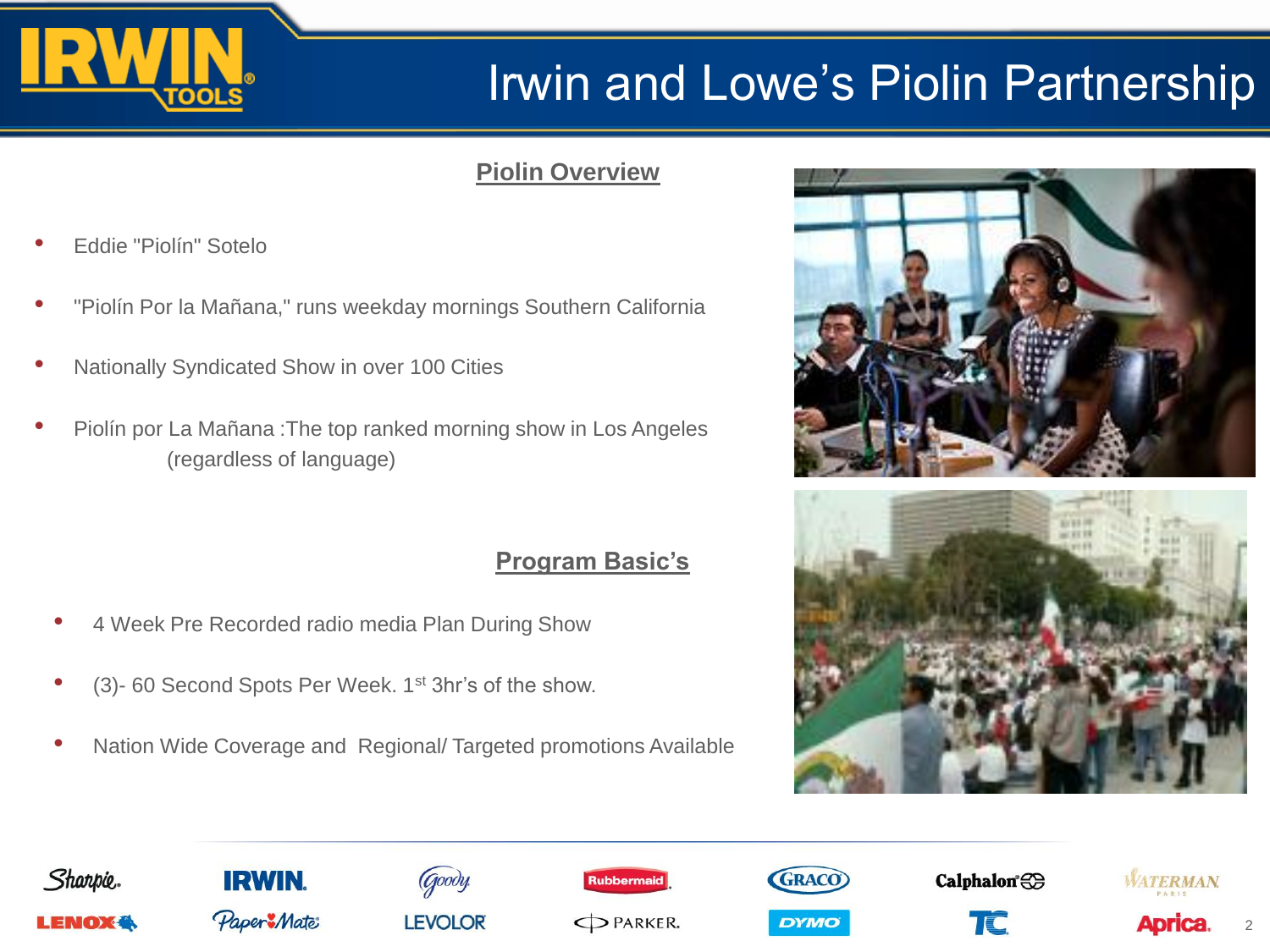# Piolin Reach and Demographics

**Nation Wide Advertisement (4 Weeks/ 3 per Week):**

- **5MM Impressions over the Time Period**
- **Demographics of Listeners: HA 25-49**

**Male/ Females: 64/36 Average Income: \$51,800 R/F over 4 Weeks: 12.4/2.2**

**Southern California Targeted \* (4 Weeks/ 3 Per Week):**

- **840,000 Impressions over the Time Period**
- **Demographic of Listeners: HA 25-49**

**Male/ Females: 54/46 Average Income: \$51,800 R/F over 4 Weeks: 13.3/1.8**

#### **\* Markets: LA, San Diego, Palm Springs, Santa Barbara**